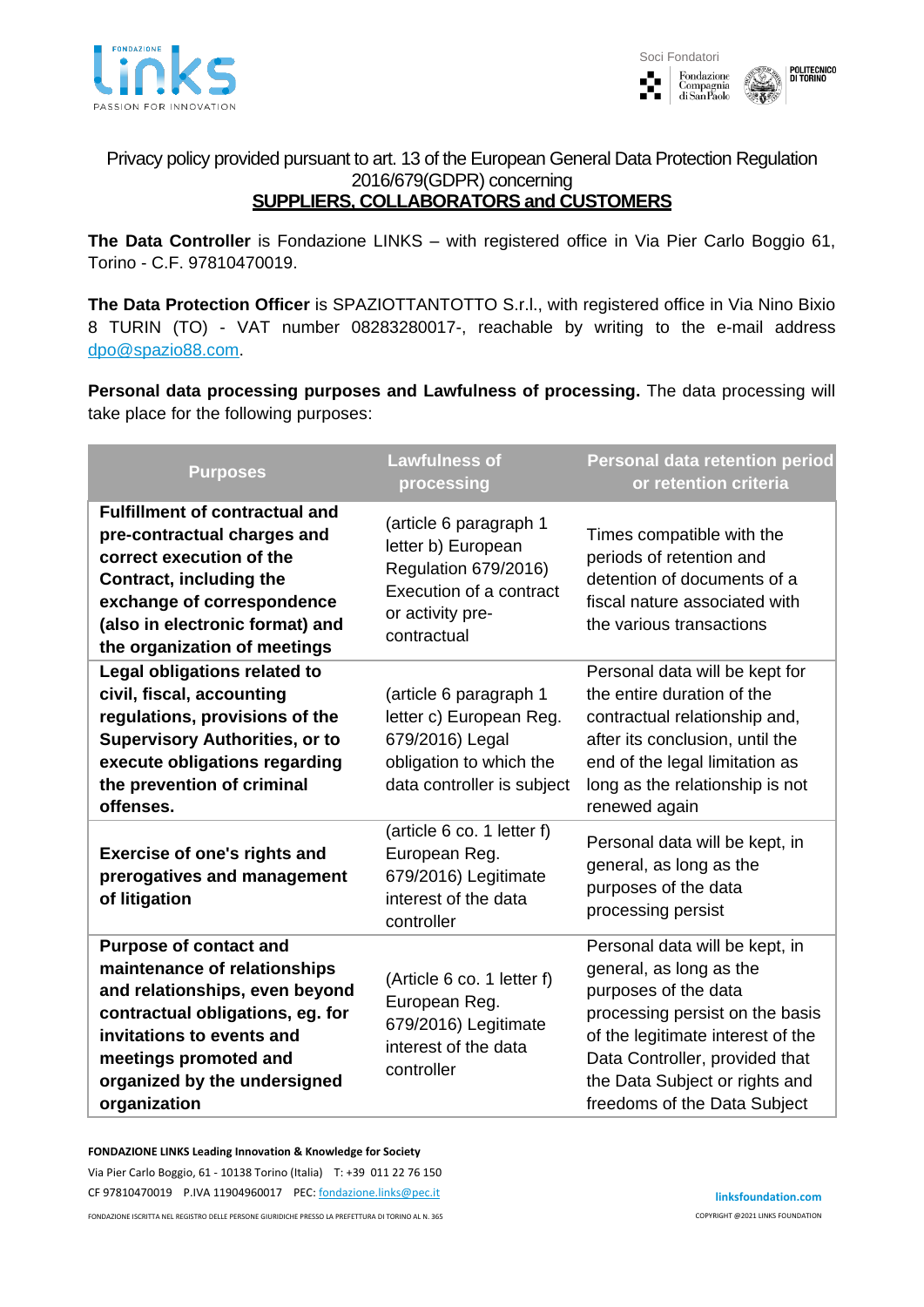

**Personal data collected.** The Data Controller will process the common personal data (personal and contact data) of the legal representatives, employees and collaborators in various capacities of the Counterparty, with whom it may eventually come into contact during the execution of the Contract.

**Mandatory or optional nature of data provision.** We inform you that, taking into account the purposes of the data processing as illustrated above, the provision of data is mandatory and their failure, partial or incorrect provision may have, as a consequence, the failure to finalize the contract. **The recipients or categories of recipients of the personal data.** Personal data will be processed by the Data Controller and by the persons strictly authorized by him.

The data may be disclosed to the following categories of third parties:

| Categories of third parties to whom personal data may be disclosed                                    |
|-------------------------------------------------------------------------------------------------------|
| Consultants and professionals also in associated form                                                 |
| <b>Banks</b>                                                                                          |
| Public bodies (communication of laws to the competent bodies: Agenzia delle Entrate, etc<br>$\cdot$ . |
| In the cases and to the subjects provided for by law                                                  |

The data will not be disseminated.

**Right to lodge a complaint with a supervisory authority.** The Data Subject has the right to lodge a complaint with a Supervisory Authority (the Italian Data Protection Authority www*.garanteprivacy.it*).

**Rights of Data Subjects.** the Data Subject may, at any time, be exercised their rights (access, rectification, cancellation, limitation, portability, opposition, absence of automated decision-making processes) when provided for against the Data Controller, pursuant to art. 15-20 of the European Regulation 679/2016 by sending an email request to info@linksfoundation.com. info@linksfoundation.com.